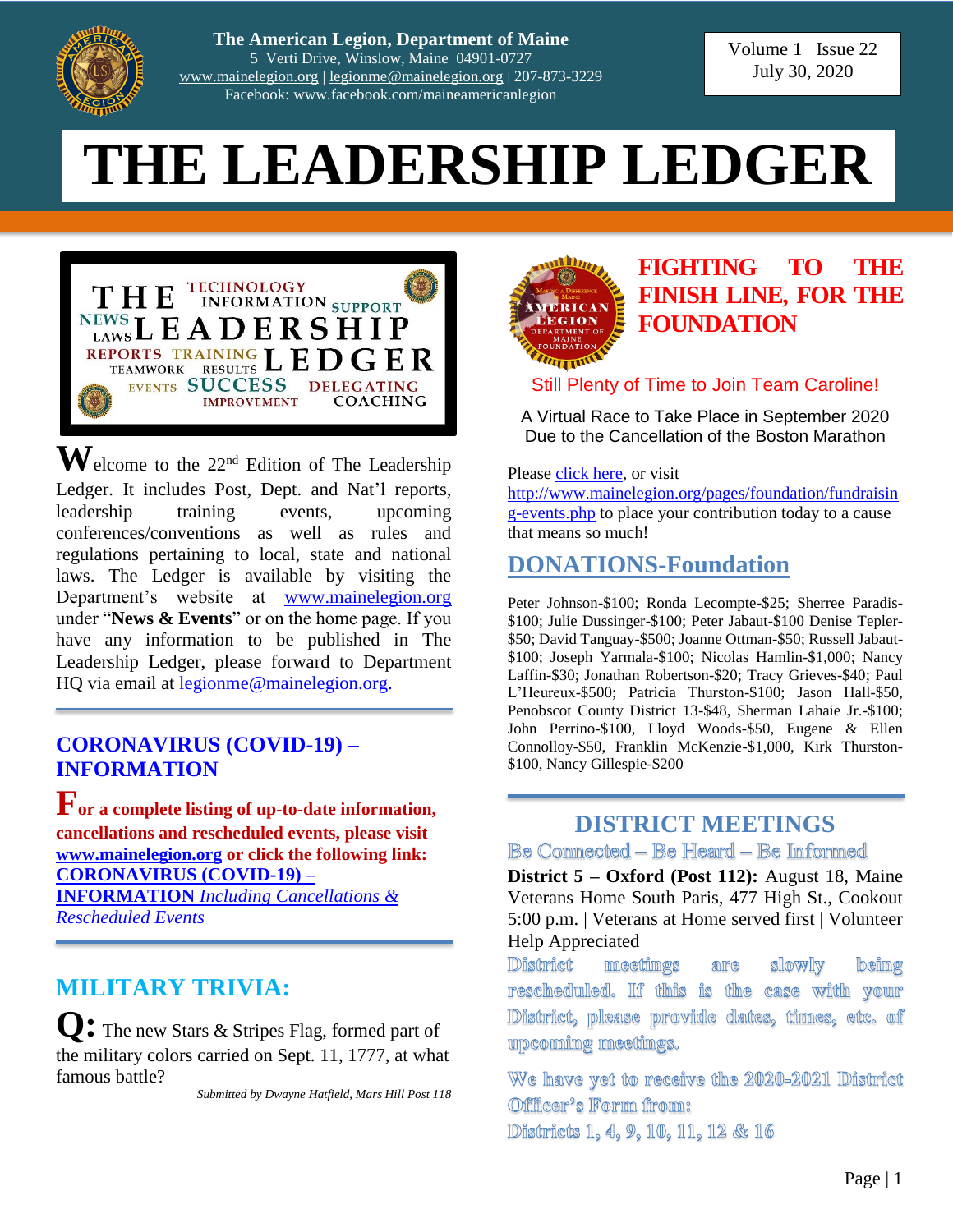## **CONGRESSMAN GOLDEN (ME-02) PUSHES SBA TO SUPPORT STRUGGLING VETERANS SERVICE ORGANIZATIONS**

**M**any VFWs, American Legion Halls, and other VSOs are reeling as bingo nights, facility rentals, and karaoke are cancelled due to COVID-19. Relying on volunteers rather than employees, many VSOs can only receive \$1,000 from disaster relief program

WASHINGTON — Congressman Jared Golden (ME-02) [called on](https://golden.house.gov/sites/golden.house.gov/files/Letter%20to%20SBA%20COVID%20EIDL%20Grant_v3.pdf) the Small Business Administration (SBA) to make changes to the Economic Injury Disaster Loan (EIDL) advance grant program to allow Veteran Service Organizations (VSOs) and other volunteer-dependent non-profits to apply for additional economic assistance. Many VSOs have been cut off from their main sources of revenue since the pandemic began and are now struggling to pay bills, perform maintenance, and keep their posts operational.

Current rules allow nonprofits to receive up to \$10,000 in advance grant funding depending on the number of employees. However, VSOs, which are largely run by volunteers, rarely qualify for more than \$1,000 under the current SBA rules. For many VSOs, a \$1,000 advance grant pales in comparison to the revenue losses they are experiencing. For example, in Caribou, the American Legion hall has lost \$20,000 of revenue so far this year.

**"Local posts of these VSOs provide critical services for our communities' veterans, including personal assistance, donated goods, disaster relief, volunteerism, networking, advocacy and much more,"** Golden wrote. **"Staffed largely by volunteers, these posts generate revenue streams from activities that necessitate in-person involvement such as bingo, social functions and facility rentals. Unfortunately, COVID-19 has made such events extremely difficult."**

During several of the tele-town halls Golden has held to hear from Mainers since the pandemic began, the congressman heard from members of several American Legion Halls in the state about the challenges their organizations were facing. In his letter, Golden highlights the experiences of the Caribou and Fort Fairfield Legion halls, both of which have seen revenues plummet since March but have very little access to EIDL funds.

**"Situations like the ones in Fort Fairfield and Caribou illustrate the need for the SBA to amend its peremployee regulatory policy to help VSO local posts,"**

continued Golden. **"I urge you to change the policy so that VSOs with one or fewer employees can have their per-employee EIDL advance grant limit waived up to \$5,000. This will ensure that these groups survive the pandemic and continue to provide the critical services that our veterans—now, more than ever—need and deserve."**

Both small businesses and nonprofits can currently receive EIDL advance grants of up to \$10,000. Congressman Golden worked with the Maine delegation to help [protect](https://golden.house.gov/media/press-releases/maine-delegation-calls-department-labor-change-guidance-protect-nonprofits)  [Maine nonprofits from burdensome Department of Labor](https://golden.house.gov/media/press-releases/maine-delegation-calls-department-labor-change-guidance-protect-nonprofits)  [rules,](https://golden.house.gov/media/press-releases/maine-delegation-calls-department-labor-change-guidance-protect-nonprofits) and recently unveiled the *Reviving the Economy Sustainably Towards a Recovery in Twenty-twenty* (RESTART) Act, to [provide more flexible financial](https://golden.house.gov/media/press-releases/golden-kelly-introduce-bill-create-successor-ppp-program-provide-flexible-long)  support for small businesses during the coronavirus [pandemic.](https://golden.house.gov/media/press-releases/golden-kelly-introduce-bill-create-successor-ppp-program-provide-flexible-long)

You can read the letter [here.](https://golden.house.gov/sites/golden.house.gov/files/Letter%20to%20SBA%20COVID%20EIDL%20Grant_v3.pdf)

*Office of Congressman Jared Golden (ME- 02)*

## **VIRTUAL MEMBERSHIP WORKSHOP AGENDA**

Since the 57<sup>th</sup> Annual National Membership Workshop was cancelled this year, we have been working on providing a virtual training.

This training will be hosted through Microsoft Teams via the live event. The live event feature allows us to have up to 10,000 attendees and there is no registration or sign-up prior to each training. To access the training, on the attached agenda, there is an "Attendee Link" that will be accessible once the moderator starts the training session. Members do not have to have Microsoft 365 to access this training. The "Attendee Link" has the web address embedded in the agenda. Members only have to click on the link and it will open up.

The theme around this training is centered around posts. This will be opened up 30 minutes prior to the training. These training modules will start on the scheduled time and there will be enough time for Q&A. Here is the link to access this information from our website

[https://www.legion.org/membership/249379/americ](https://www.legion.org/membership/249379/american-legion-national-membership-workshop-go-virtual) [an-legion-national-membership-workshop-go-](https://www.legion.org/membership/249379/american-legion-national-membership-workshop-go-virtual)

[virtual.](https://www.legion.org/membership/249379/american-legion-national-membership-workshop-go-virtual) This will also be in an upcoming issue of the *Dispatch* and the next issue of the *American Legion*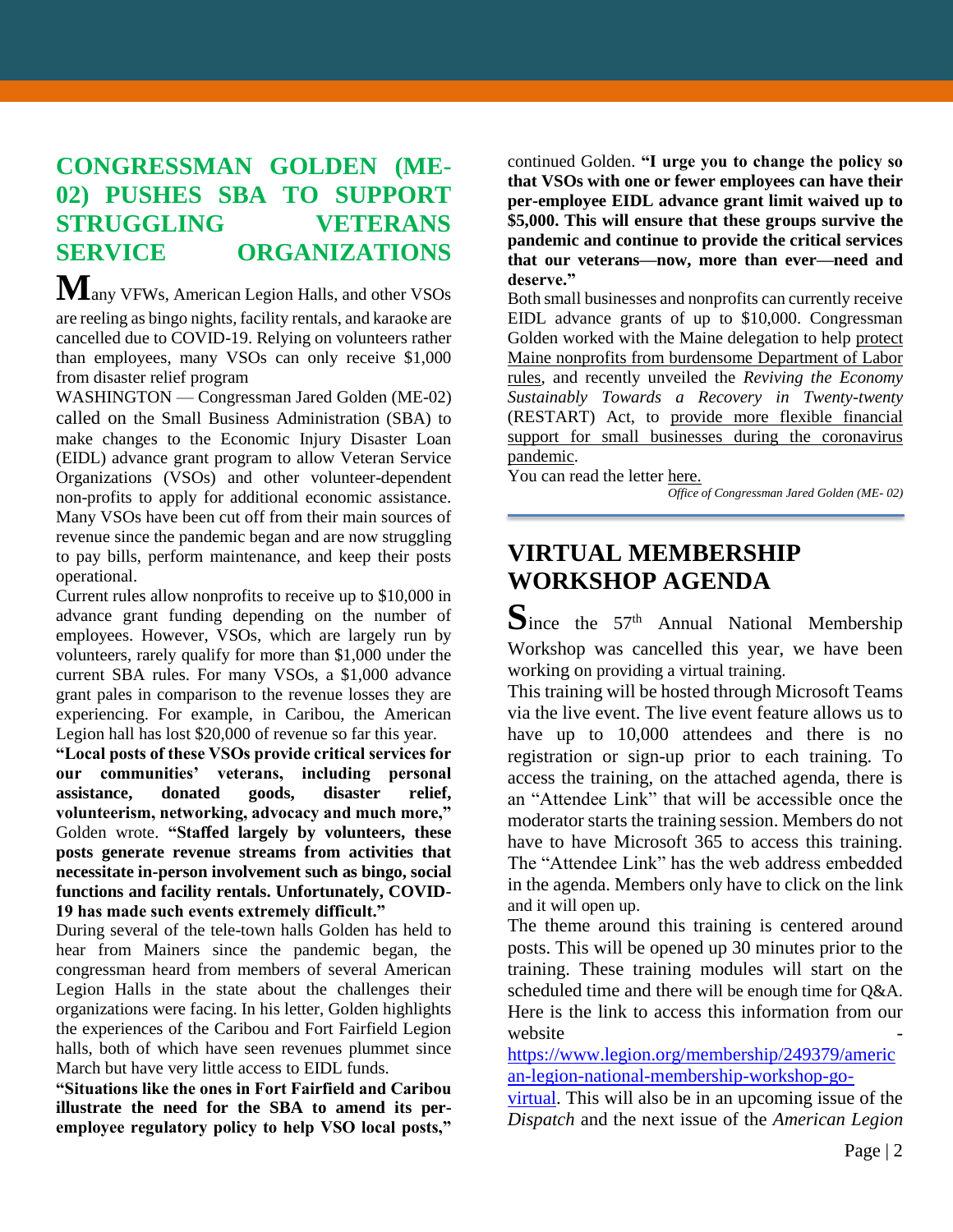*Training Newsletter*. We encourage you to share this with the Legionnaires in your department.

Please let us know if you have any questions. Thanks! **"Veterans Strengthening America"**

> *Matthew E. Herndon Deputy Director, Internal Affairs & Membership Phone: 317-630-1406 Fax: 317-630-1413*

PRESS RELEASE – March 20, 2020

## **HOUSE PASSES GOLDEN, KING LEGISLATION TO MAKE NAT'L PARKS FREE FOR GOLD STAR FAMILIES**

**T**he bipartisan Gold Star Families Park Pass Act would allow families of fallen service members free access to federal public lands, like Acadia National Park.

WASHINGTON — Congressman Jared Golden (ME-02)'s Gold Star Families Park Pass Act, introduced in March with Sen. Angus King (I-ME), passed the House as part of the National Defense Authorization Act (NDAA) yesterday evening.

The legislation would provide the immediate family of fallen service members with access to the **[National](https://www.nps.gov/cuga/planyourvisit/national-parks-and-federal-recreational-lands-pass-program.htm)  [Parks and Federal Recreational Lands Pass](https://www.nps.gov/cuga/planyourvisit/national-parks-and-federal-recreational-lands-pass-program.htm)  [Program](https://www.nps.gov/cuga/planyourvisit/national-parks-and-federal-recreational-lands-pass-program.htm)**. The program offers a number of benefits for Gold Star Families, including free access to national wildlife refuges and national parks, like Acadia National Park.

Golden and King introduced the legislation after a constituent came to them with a suggestion for the bill.

**"Free access to our national parks and public lands is a small but meaningful way for our country to thank Gold Star Families,"** said Congressman Golden. **"We passed this bill through the House in a bipartisan fashion and I'll continue working to get it to the president's desk."**

Gold Star Families have been a focus of Golden's. Last year, helped lead successful efforts to repeal the SBP-DIC offset, commonly known as the 'widow's tax,' in the NDAA. Last May, he cosponsored the Gold Star Family Tax Relief Act and helped pass it through the House. The legislation would ensure that

the survivors' benefits of military families weren't subject to surprise taxes.

Golden has also prioritized protecting public lands. He helped introduce the Great American Outdoors Act, which will provide funding to address the maintenance backlog at national parks, and permanently fund the Land and Water Conservation Fund (LWCF). The bill is expected to pass the House this week.

You can read the original press release, including quotes from Maine conservation and veterans groups, about the Gold Star Families Park Pass Act [here.](https://golden.house.gov/media/press-releases/golden-king-introducing-bipartisan-bill-make-national-parks-free-gold-star)

*https://golden.house.gov/media/press-release*

#### **THE DETACHMENT COMMITTEE TO ELECT RICHARD L. HUNTLEY NATIONAL VICE COMMANDER**

#### **Eastern Region of the Sons of The American Legion**

Ladies and Gentlemen,

I would like to introduce to you our newest Candidate for high office of the Sons of The American Legion National Vice Commander. He has served as Squadron Commander, District Commander, many of Detachment offices including Detachment Commander. Currently he serves as our National Executive Committeeman, our own Richard "Dickie" Huntley.

I am recalling my own campaign for National Vice Commander and can tell you that it requires quite a bit of funds to pursue this high office in the Sons of The American Legion. It took \$10,000.00 to successfully achieve that goal. It remains the going rate and obviously he won't be able to do this alone and will need some help from the entire Department Maine American Legion Family.

I am asking that all squadrons send a donation to Dickie or if your Squadron can run a fundraiser or raffle on his behalf. If all Squadrons, or even perhaps Units or even Posts could assist in any way it would be greatly appreciated. You will see some fundraisers being advertised from our committee from time to time and would appreciate your involvement in that.

Please send all funds to Richard Huntley at 38 Whale Cove Rd., Machiasport, ME 04655.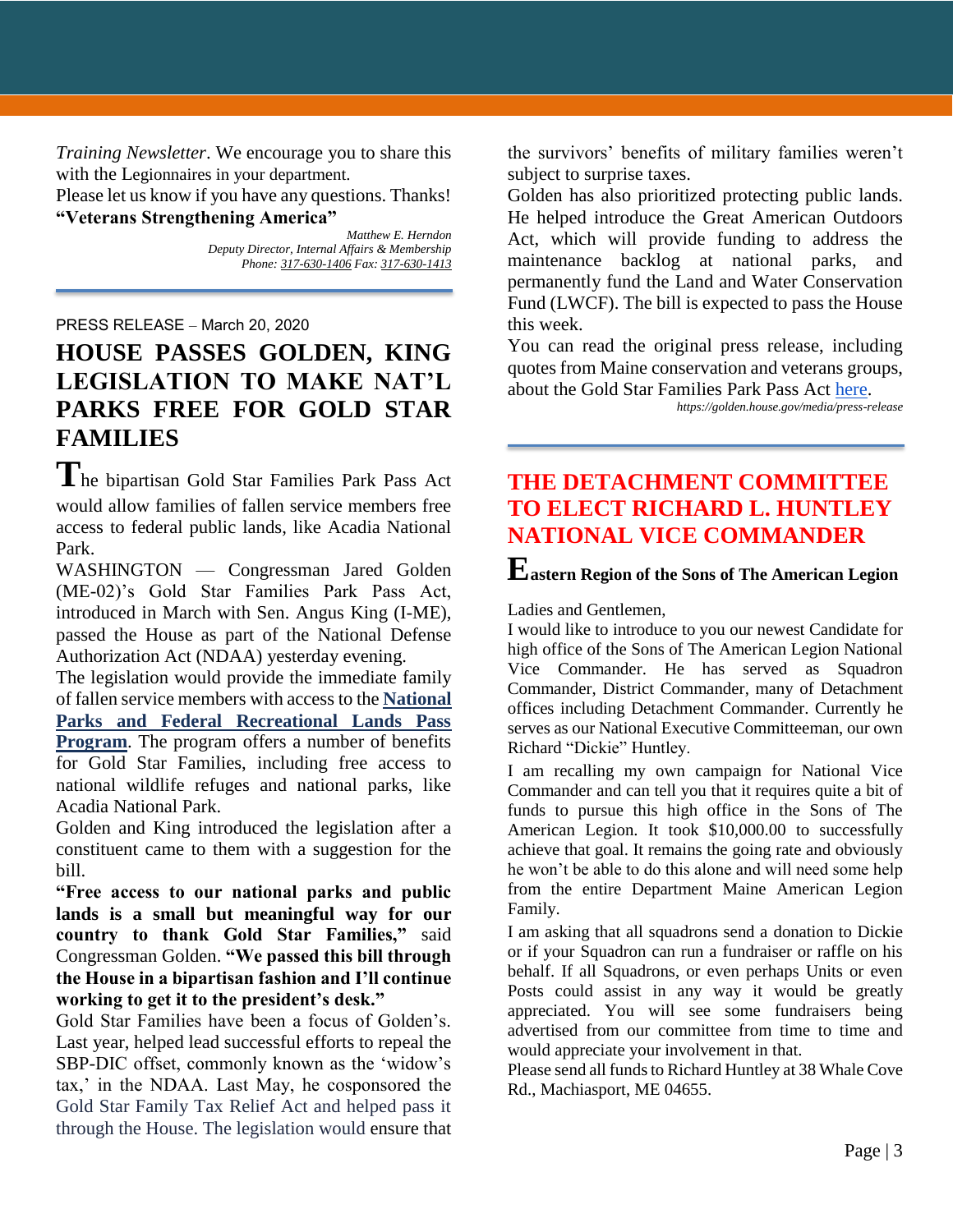As a matter of fact, we have T- Shirts available. The image



shown here shows the front and back of the tshirt. They are available in Forest Green and Navy Blue and cost \$20.00 apiece. Get every color. I think in the future there

will be polo shirts in those colors but are not available yet.

I am very pleased to be able to give you this news and hope for your support for this candidate. It is not often that we, in the State of Maine, have the opportunity to assist one of our own to aspire to this lofty goal. I am positive that he will perform well and with our support he should represent this Detachment in an admirable way. If you should have a fundraising event or would like a visit from Dickie or myself, feel free to contact him or me Don Allisot, P O Box 438, Woolwich, ME. 04579, Phone (207) 751-2109. *Yours in Service,*

*Don Allisot*

*Chairman, Committee to Elect Dickie Huntley*

#### **PAST COMMANDERS CLUB**

**I**f you are a Past Post Commander of The American Legion, Department of Maine and have not yet paid your annual dues to the Past Commander Club in support of the James V. Day Scholarship, please do so as soon as possible by filling out the attached form or visit

<http://www.mainelegion.org/pages/formsapplications.php> and click on the [Past Commanders Club \(Fillable\)](http://www.mainelegion.org/media/LEADERSHIP_LEDGER/PCC_2018_FILLABLE_2.pdf) form. Mail form along with \$2.00 per member to The American Legion, Past Commanders Club, 5 Verti Drive, Winslow, Maine 04901-0727. It is because of you, and the members and officers of your Post that The American Legion, Department of Maine can authorized 2 students to receive a \$500 scholarship each year. Thank you for your support!

## **PAST COMMANDERS CLUB DUES**

**T**hank you to the following posts who sent in their dues to sponsor James V. Day Scholarship:

| Post $19 -$ Sanford                           | Post 20 - Brunswick      |
|-----------------------------------------------|--------------------------|
| Post 24 - Rumford                             | Post 34 - Tenants Harbor |
| Post $35 -$ So. Portland Post $40$ - Winthrop |                          |
| Post 41 - Milo                                | Post 49 - Van Buren      |

| Post 50 - Unity                             | Post 54 – Wiscasset    |
|---------------------------------------------|------------------------|
| Post 58 - Buckfield                         | Post 59 – Pembroke     |
| Post 72 - So. Paris                         | Post $94$ – Greenville |
| Post 181 - Litchfield                       | Post $132 -$ Richmond  |
| Post 147 - Madawaska Post 148 – Windham     |                        |
| Post $153 -$ Auburn Post $155 -$ Naples     |                        |
| Post $197 -$ Westbrook Post $207 -$ Trenton |                        |
| Post $216$ – Phippsburg                     |                        |

#### **MAINE LEGION COLLEGE CLASS FOR 2020**

| Date | <b>Time</b> | Location |
|------|-------------|----------|
|      |             |          |

**Sept. 26 & 27 8:30 a.m. Dept. H.Q.**

**P**hysical distancing set up & Wearing Masks are encouraged (if possible).

#### **2020 Membership Year**

Department Headquarters is still collecting dues for the 2020 membership year. Please continue to get as many expired members who have not yet paid their 2020 dues to pay them. This report is not available through myLegion.org as of July 1, 2020. In a few weeks, Department HQ will contact National HQ for an updated 2020 Membership Report. Unfortunately, it is currently not available.

#### **2021 Membership - "Goal to Grow"**

The 2021 membership goal for each Post listed on the membership report posted on myLegion.org for the 2021 membership year will be zero until a "Goal to Grow" number is determined for each Post. These goals will be based on July 29, 2020 and therefore, won't occur on the report until sometime in August.

## **VETERAN'S EMERGENCY FINANCIAL ASSISTANCE PROGRAM (VEFAP)**

**A**ttn: American Legion Posts in Maine. Do you know of a veteran in your community in need of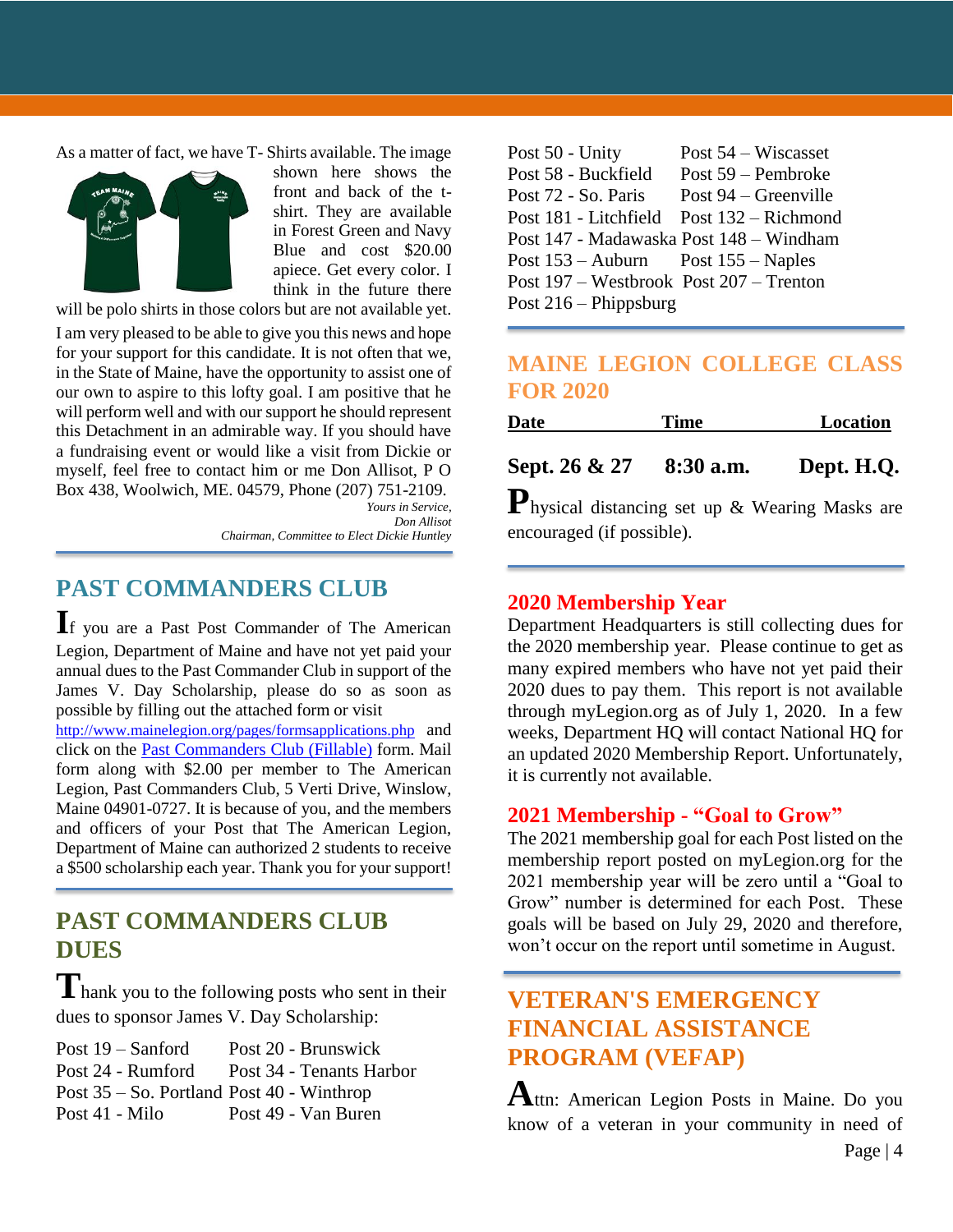assistance? Maybe someone who during these challenging times just needs a little help to keep them going? Worst of all how about that homeless veteran? How about the homeless veteran with children? If you do, we want to remind you all that The American Legion, Department of Maine can assist you to help these veterans during rough times. All you need to do is call Department at 207-660-9324 or 207-873-3229, Ext. 3 and we will be in contact as soon as possible or visit [http://www.mainelegion.org/pages/resources/va](http://www.mainelegion.org/pages/resources/va-resources.php)[resources.php.](http://www.mainelegion.org/pages/resources/va-resources.php) Remember that this program can assist you to help others.



## **COMPUTER SOFTWARE TIPS 101**

**C**omputer Software Tips 101 is a new section that

will appear in the Leadership Ledger to help those learn basic computer skills.

## **7 SIMPLE TIPS FOR USING EMAIL (Part 2 of 2)**

**W**e all use email, but, sometimes we use it too much or use it inappropriately. To get the most out of email we need to use it carefully and judiciously. These are 7 tips to get the most out of emailing.

#### **4. Use a Good Title**

Many people ignore the title of an email. If the subject changes don't keep using an old "re: irrelevant title" A good title increases the chance that people will actually read your email, rather than just leaving it for later. A bad title may even get deleted as spam.

#### **5. Don't Ignore Basics of English.**

Just because it is an email, doesn't mean we have to write like a 5 year old or use text message language. This indicates laziness and a lack of care. If you haven't time to respond properly, wait until you do. Keep emails brief, but don't completely ignore the basic use of grammar and spelling.

**6. Keep it Short**

Emails can be brief and to the point. If the message has to be long, make sure it is broken up in to different sections, which are easy to read. But, generally you should aim to keep it less than 5 sentences. This is good for both the writer and the reader.

#### **7. Acknowledge Important Emails.**

If somebody sends some important documents, files or message, make sure you, at least, acknowledge their receipt. Otherwise they may be uncertain that they got them. It doesn't have to be long; it can be quite short.

#### **8. Create a Standard Responses**

If you find yourself sending similar answers to many people, compose a draft message and save it in your drafts folder (or write it in word). You can use this standard response for emailing many people. Don't forget to personalize it by adding their name.

#### **9. Be careful about Replying To All.**

If you are new to email make sure you know the difference between replying to one person and replying to everyone on the initial message. Suffice to say you will send many emails which you would not want to be seen by everyone. It can be extremely embarrassing to send a personal message for everyone to see  $-$  it does happen. If you have new workers, make sure they are aware of this distinction. It will save a lot of potential problems.

#### **10. Compose Your Signature.**

Having a signature looks professional and saves typing the same information every email. Remember people may wish to contact you through over methods than email. So make sure you have a phone number and address. If relevant add any qualifications and websites that you have. This gives people a chance to find out more about you.

## **MILITARY TRIVIA:**

**Answer to Military Trivia:** The Battle of Brandywine Creek, (near Philadelphia), where the British actually defeated the Continental Army, but made the fatal mistake of leaving Gen. Washington's Army intact and the world now knows how that turned out.